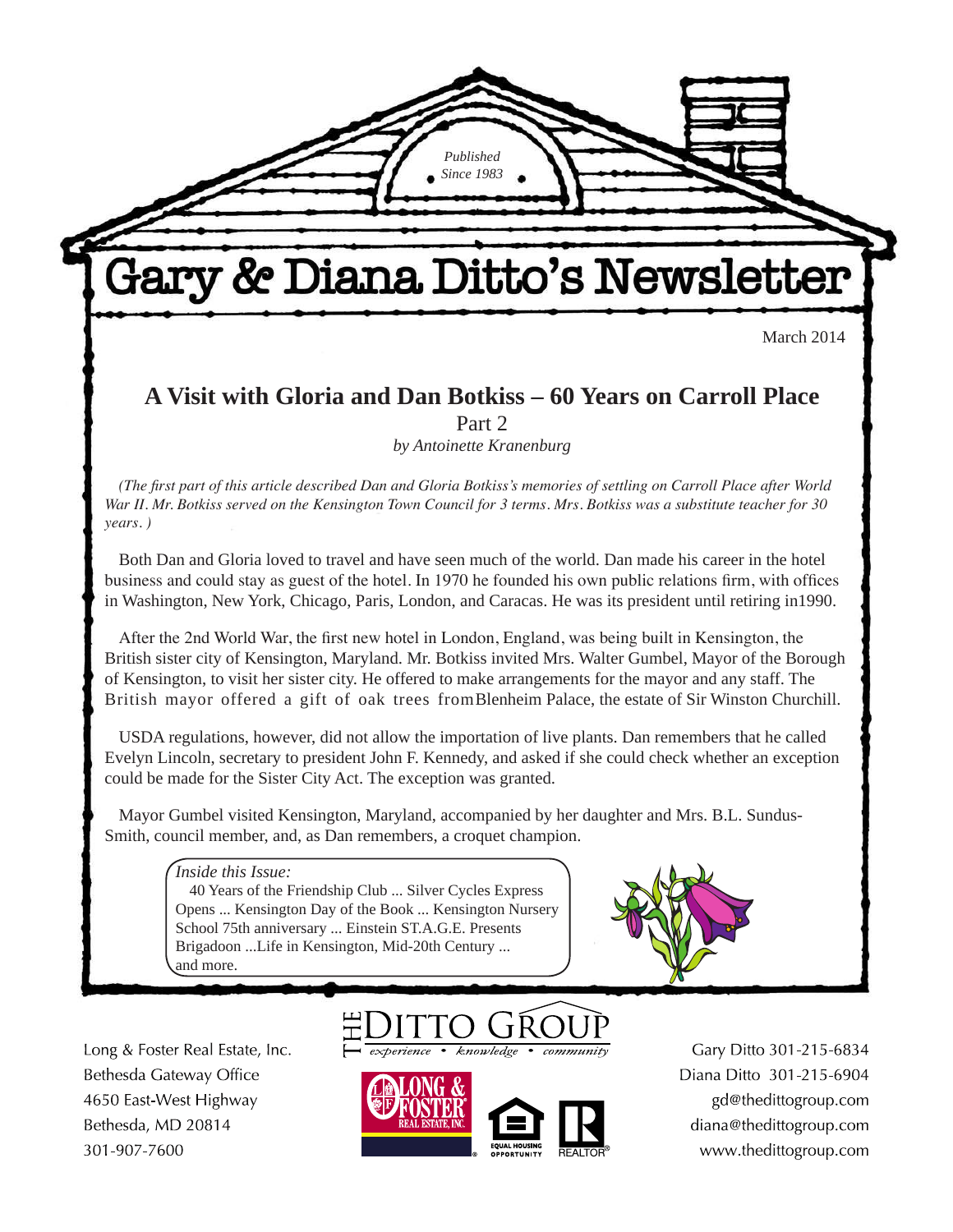#### – *Dan and Gloria Botkiss, continued*

The good-size young trees were planted at Ernest Park and War Memorial, the triangular park at the junction of Connecticut Avenue, Baltimore, and Armory Streets. This memorial park honors Kensington residents who served in World War I and II. It had been dedicated on November 12, 1948. One of these historic oaks still survives.

Gloria and Dan Botkiss have lived in their home for 60 years now. Their daughter moved with them to the new house, and their son was born in Kensington.

For a time, neighbors stayed on in Kensington after their children grew up and moved away. Now Gloria and Dan Botkiss are the only original owners, and, once again, there are many families with children in the neighborhood.

After retiring in 1990, Dan took up sculpture. His mother was an artist and he had sculpted and painted since he was a boy. Retirement allowed him to attend Montgomery College, where he spent 13 years in the art studio. Some of his sculpture and colorful paintings are displayed around the house.

Prominent in their living room hangs a beautiful painting of the Warner Mansion. The painting is not one of Dan's works, and he is not sure of the artist's name. Dan and Gloria bought the painting at one of Kensington's annual Labor Day Weekend Paint the Town Art Shows.

A couple of years before Dan and Gloria moved to Carroll Place, the mansion across the street had become Circle Manor Nursing Home. Dan remembers that in the 1960s the Town Council approved the addition as a way to preserve the nursing home and the mansion.

When the nursing home closed, Dan became active in the efforts to preserve the mansion. He served as Treasurer of Citizens United to Save the Circle, now the Warner Circle Advisory Committee. A photo print of the original Warner Mansion painting hanging in their living room, became the emblem of the successful fight to preserve the Mansion. Contributors to the cause received a print as a thank you for their support. Now the addition has been torn down, and the mansion is being restored.

### **Free Program on Thyroid Cancer**

On Saturday, April 19, everyone interested in thyroid cancer is invited to come to part or all of a free patient and caregiver education day. Physician specialists from around the region will speak. The workshop is held from 8 a.m. to 5 p.m. at Holy Cross Hospital, 1500 Forest Glen Road, Silver Spring. A free thyroid cancer support group also meets monthly at the hospital. Details are at www.thyca.org.



## **Friendship Club Celebrates 40 Years!**

The Friendship Club in Kensington recently celebrated its 40th anniversary with a festive lunch for active members, volunteers, guests from the community, and former members. It was like a reunion, says former club president and co-founder Mabel Baker. Brookwood School's 6th grade girls sang as part of the entertainment, and 3 Catholic University students performed.

The Friendship Club has always been about fellowship, food, friendship, and fun. Meetings are held on the second Tuesday of the month, October though May, from 11:30 a.m. to 2 p.m. for a potluck lunch and entertainment. The June gathering is an excursion. The club is not political, and a dozen congregations are represented. There is no age requirement.

In the early 1970s there were few County or community groups dedicated to nurturing senior citizens in our community. The club's founders Jan Bache, Imogene Surrey, and Mabel Baker were active at St. Paul's and knew each other from peace and social justice activities. They thought social activities and a hot lunch would be a good thing for the older neighbors living in apartments near St. Paul's who did not drive.

Their idea for a community-wide and ecumenical club received the enthusiastic support of Reverend Charles Kirkley, the pastor of St. Paul's United Methodist Church, as well as St. Paul's United Methodist Women and the Good Neighbors club. Forty years ago on Valentine's Day, 1974, the Friendship Club had its first meeting at Heavener Hall.

To volunteer, please call club president Erma McWilliams at 301-774-2742.

> **Einstein ST.A.G.E. Presents Brigadoon** March 14, 15, 21, and 22 at 7 p.m. Albert Einstein High School 11135 Newport Mill Road, Kensington

The classic 1940s Lerner and Loewe musical Brigadoon tells the story of two American tourists lost hunting in Scotland. They happen upon Brigadoon, an enchanted village that appears once every hundred years. Betrayal and romance, great songs and big dance numbers make for a exciting show!



Treat yourself to an entertaining evening and support our local high school thespians, who are raising money to travel to Scotland and perform in the Edinburgh Fringe Festival this summer. Tickets may be purchased at the door or in advance at www.showtix4u.com.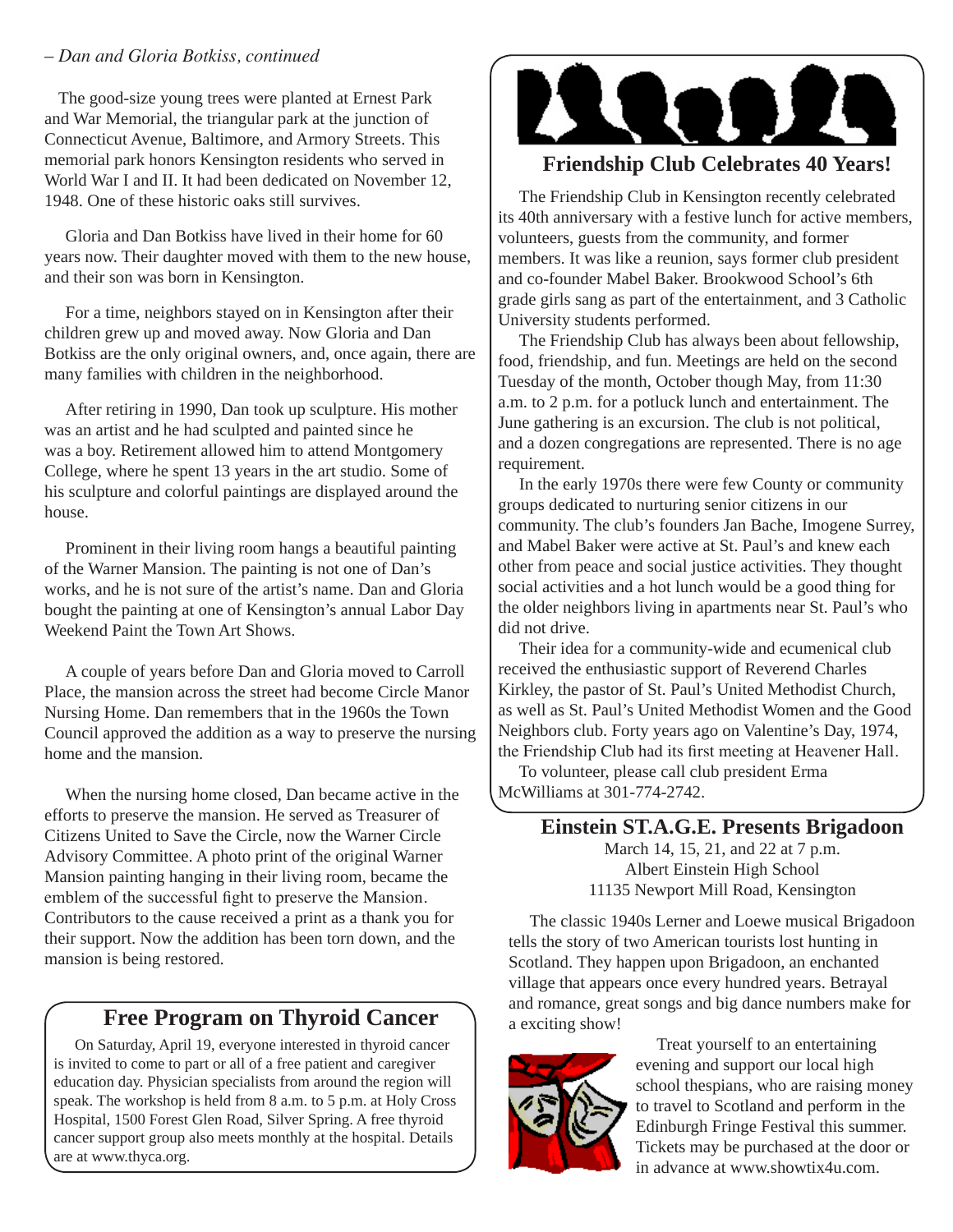## *SPOTLIGHT on:* **Silver Cycles Express**

3731-B University Blvd. West, Kensington

Open for business since September, Silver Cycles Express offers bicycles, gear, repair, and expertise right here in Kensington. You will find the shop at the rear of the Kensington Triangle Shopping Center, next to the China Gourmet. Opening hours are Monday through Friday 10 a.m.-6:30 p.m., Saturday 10 a.m.-5 p.m. More at www.silvercycles.com, including helpful expert advice. Phone: 301-962-5577.

#### **Kensington Park Library Volunteer Opportunity**

The Kensington Park Library Advisory Committee is seeking new members to represent the community to the library and to advocate for library services and programs. The committee meets about 6 times a year on Tuesday evening in the library meeting room: 4201 Knowles Avenue, Kensington MD 20895. For more information, please contact the Library Manager, Kathie Meizner kathie.meizner@montgomerycountymd.gov.

#### **Life in Kensington, Mid-20th Century**

*A Kensington Historical Society Program* Sunday, March 30th, 3 p.m.

Have you ever wondered what life in Kensington was in the mid-20th Century? Please join the Kensington Historical Society for a panel presentation.

The Town of Kensington developed from an agricultural community, with just 75 inhabitants in 1880, to the present-day one-square-mile town at the center of the 20895 zipcode. Early development flourished around the turn of the 19th century with the incorporation of Kensington in 1894. Another period of growth came after World War II.

Enjoy coffee and cookies at 3 p.m., followed by the Program and a brief business meeting in Heavener Hall, at St. Paul's United Methodist Church, 10401 Armory Avenue, Kensington. Parking is located at the bottom of Knowles Avenue, next to the church. The meeting is free and all are welcome. For more about the Kensington Historical Society please visit www.kensingtonhistory.org.



For dates and news of more events, be sure to visit the Community Activities Calendar on the web site: www.thedittogroup.com

Gary and Diana Ditto's Newsletter welcomes ideas and news items from community members. The editor is Antoinette Kranenburg of Kensington, assisted by Cherry Wunderlich. Many thanks to Dan and Gloria Botkiss, and to Mabel Baker.

## **Congratulations Kensington Nursery School!**

Friends old and new celebrated the 75th anniversary of the Kensington Cooperative Nursery School with a gala at the Kensington Town Hall on February 8th.

In 1939, a time when the nursery school idea was not widely known, a group of Kensington parents formed the cooperative nursery school. Then called the Kensington Play Group, it was the first cooperative nursery school in the Washington metropolitan area.

Parents raised funds for a permanent location for the school. In 1955 the school bought a ¾ acre lot outright in Kensington Heights. Alexander Richter, A.I.A., a former member of the school, designed the colorful modern cinderblock building at 3202 Decatur Avenue, Kensington. Tucked in the neighborhood close to St. Paul Park, the school opened in September 1957.

Kensington Nursery School provides a nurturing and enriching environment for preschool children age 2 – 4 and their families. Play is valued as the major activity through which children develop social skills, work out difficulties



and exercise their physical, sensory, emotional and cognitive abilities. Parents gain skills and insights they can use at home, through participating in the classroom and the Parent Education Program. For more please visit www.knscoop.org.

# **Kensington Day of the Book**

Howard Avenue, Old Town Kensington Sunday April 27th, 2014, 11 a.m. to 4 p.m.

#### *Rain or Shine!*

Come celebrate the International Day of the Book at Kensington's afternoon street festival!

Enjoy live music, author readings, open mic, activities for children and adults, storytellers, ...and books, books, books! Meet local authors, book artists, publishers, booksellers, and literary groups.

*The Nighthawks* and *the Atomic Swing Club* are on the program, also Irish literature and music, Steampunk, children's entertainer *the Great Zucchini*, children's singer/songwriter Susan McNelis aka as *Oh Susannah!* and much more.

Participation is open to all local authors, book and paper artists, bookmakers, publishers, literary groups, and Kensington community organizations.

For more about the program, and how to volunteer or participate please visit www.dayofthebook.com.